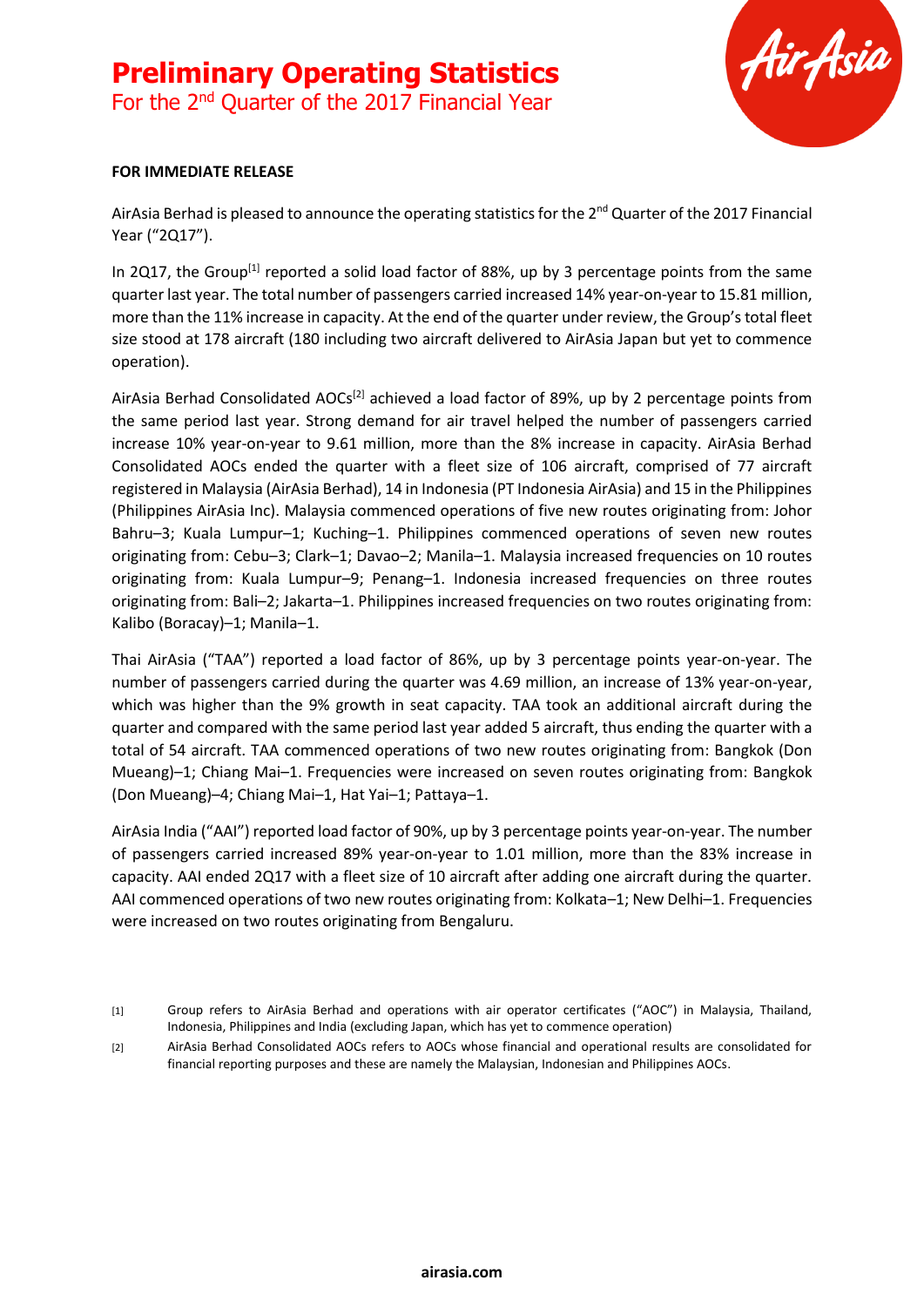# **Preliminary Operating Statistics**

For the 2<sup>nd</sup> Quarter of the 2017 Financial Year



## **AirAsia Berhad Consolidated AOCs – Malaysia, Indonesia & Philippines**

## **2 nd Quarter 2017 Operating Statistics**

| <b>AirAsia Berhad</b>                   | <b>APR-JUN</b> |            |               |
|-----------------------------------------|----------------|------------|---------------|
| <b>Consolicated AOCs</b>                | 2017           | 2016       | <b>Change</b> |
| Passengers Carried <sup>1</sup>         | 9,611,814      | 8,731,112  | 10%           |
| Capacity <sup>2</sup>                   | 10,830,746     | 10,067,783 | 8%            |
| Load Factor $(%)^3$                     | 89             | 87         | $+2$ ppts     |
|                                         |                |            |               |
| ASK $(mil)^4$                           | 14,202         | 13,114     | 8%            |
| RPK $(mil)^5$                           | 12,528         | 11,261     | 11%           |
|                                         |                |            |               |
| Number of stages <sup>6</sup>           | 60,003         | 55,386     | 8%            |
| Average stage length (km)               | 1,291          | 1,279      | 1%            |
| Size of fleet at month end <sup>7</sup> | $106$ (i)      | 109        | -3            |

*Note: (i) The fleet count excludes:*

*- Two (2) A320 aircraft novated from MAA to AAC and subsequently leased to a third party airline.*

#### **Thailand**

#### **2 nd Quarter 2017 Operating Statistics**

| <b>Thai AirAsia</b>                     | <b>APR - JUN</b> |           |         |
|-----------------------------------------|------------------|-----------|---------|
|                                         | 2017             | 2016      | Change  |
| Passengers Carried <sup>1</sup>         | 4,694,374        | 4,165,929 | 13%     |
| Capacity <sup>2</sup>                   | 5,456,700        | 5,021,100 | 9%      |
| Load Factor $(\%)^3$                    | 86               | 83        | +3 ppts |
| $ASK$ (mil) <sup>4</sup>                | 5,373            | 5,138     | 5%      |
| RPK (mil) <sup>5</sup>                  | 4,630            | 4,269     | 8%      |
| Number of stages <sup>6</sup>           | 30,315           | 27,895    | 9%      |
| Average stage length (km)               | 985              | 1,023     | $-4%$   |
| Size of fleet at month end <sup>7</sup> | 54               | 49        | 5       |